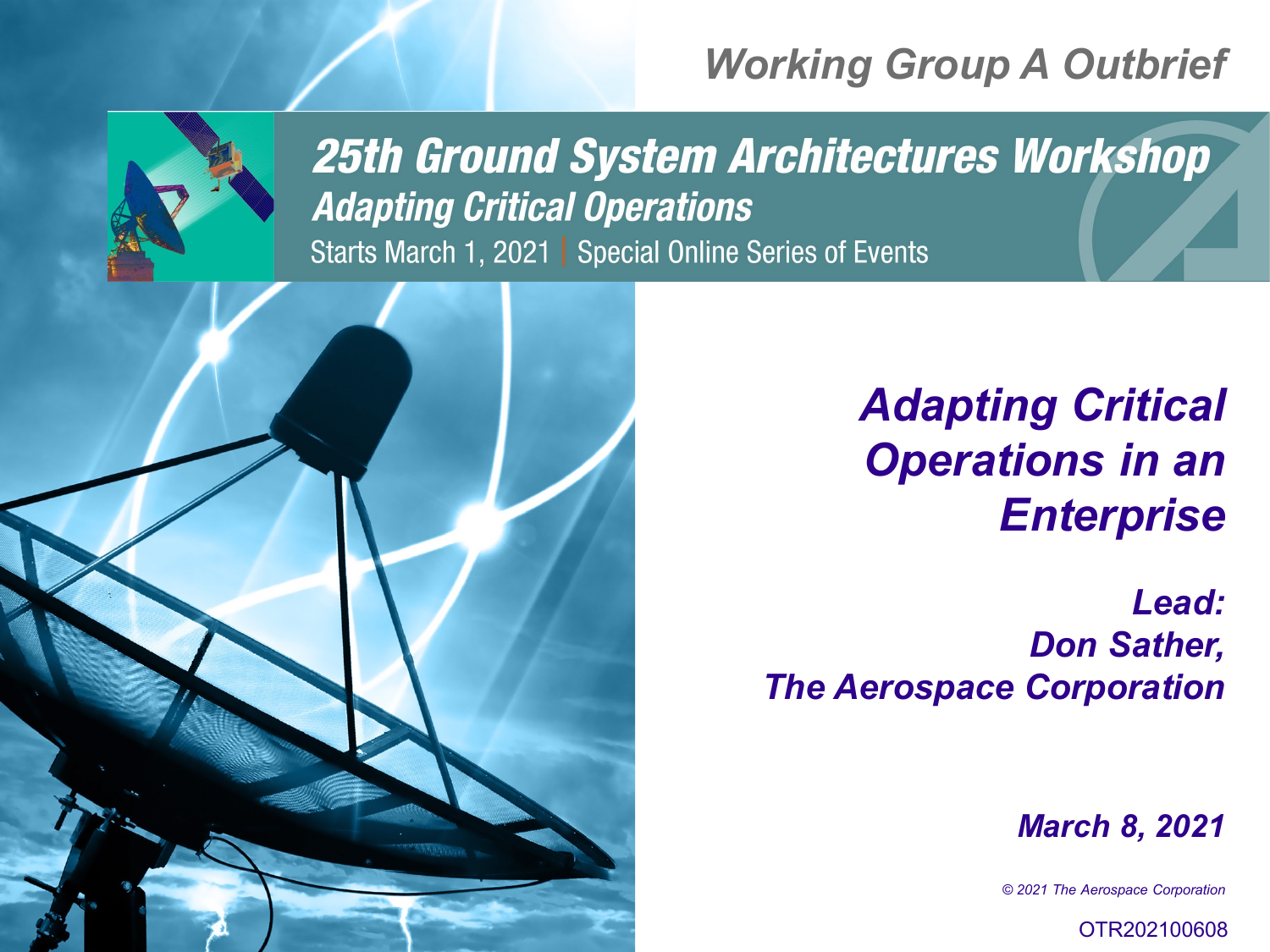

## *Session Goals*

- Understand challenges and opportunities of adapting operations in a stand-alone or "stovepipe" system versus an enterprise.
	- *Why transition from stovepipes to an enterprise?*
	- *How do operations change in an enterprise versus individual stovepipes?*
	- *Where is the optimal balance of design constraints (standardization) to allow some freedom to achieve mission design optimization and still achieve enterprise goals?*
- Solicit audience participation in addressing challenges that face enterprise formation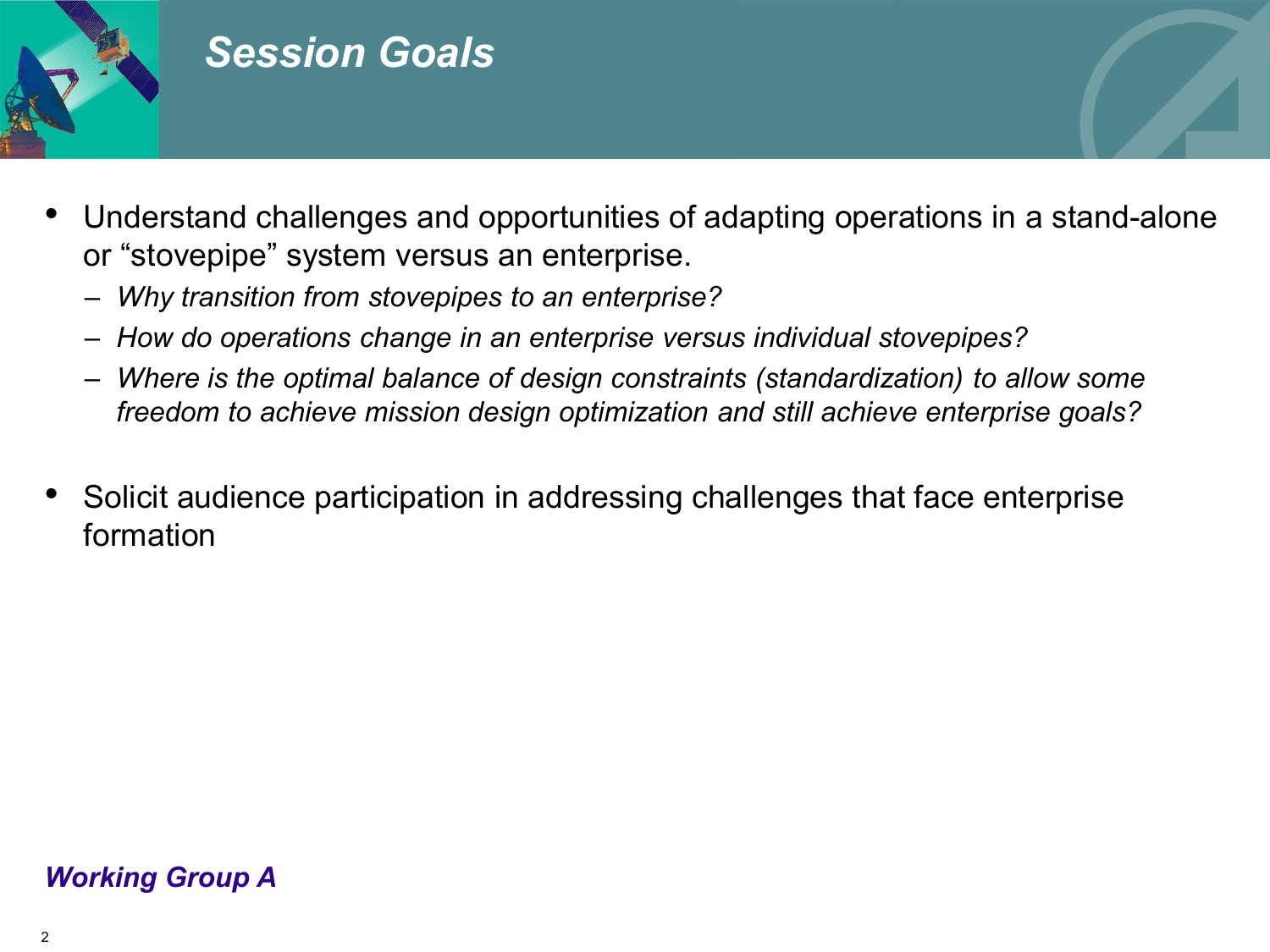

## *Presenters/Panelists*

- Dan Smith NASA Goddard
- Lt Col Max Coberly SMC/ECX
- Kelly Christner Exigo Corp.
- Gerry Simon Parsons Mission Solutions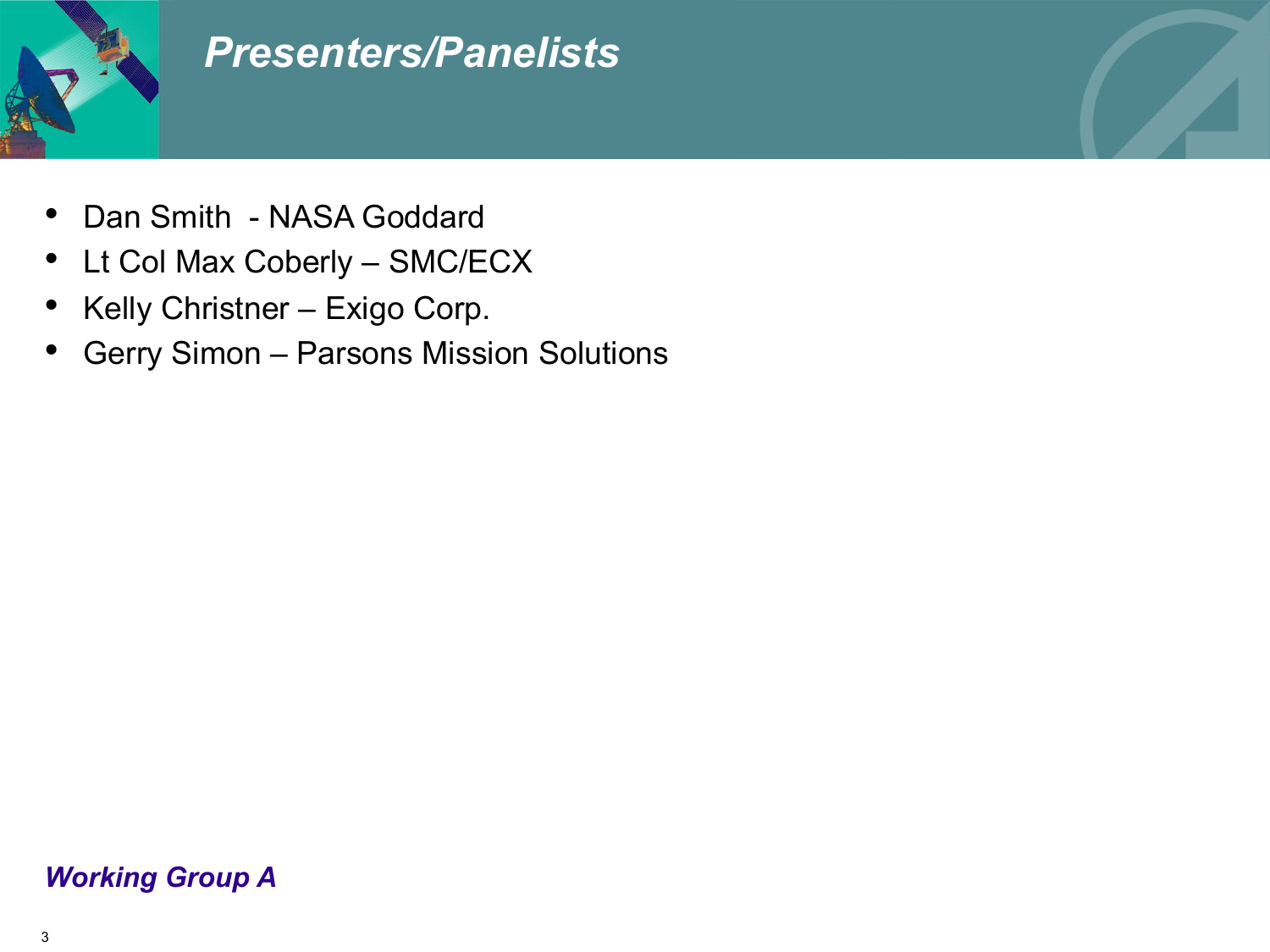

### *Key Points*

- Why transition from stovepipes to an enterprise?
	- *Situational awareness, data sharing*
	- *To avoid duplication of capability*
- How do operations change in an enterprise versus individual stovepipes?
	- *More operational commonality across missions*
		- Example: EGS Common User Experience
- Where is the optimal balance of design constraints (standardization) to allow some freedom to achieve mission design optimization and still achieve enterprise goals?
	- *Don't try to control everything at the enterprise level – that kills innovation*
		- Keep to interfaces standardize the socket not the light bulb
- How do we change culture (e.g. gain trust/confidence)?
	- *Start small and build on success*
	- *Where possible, provide a transition path*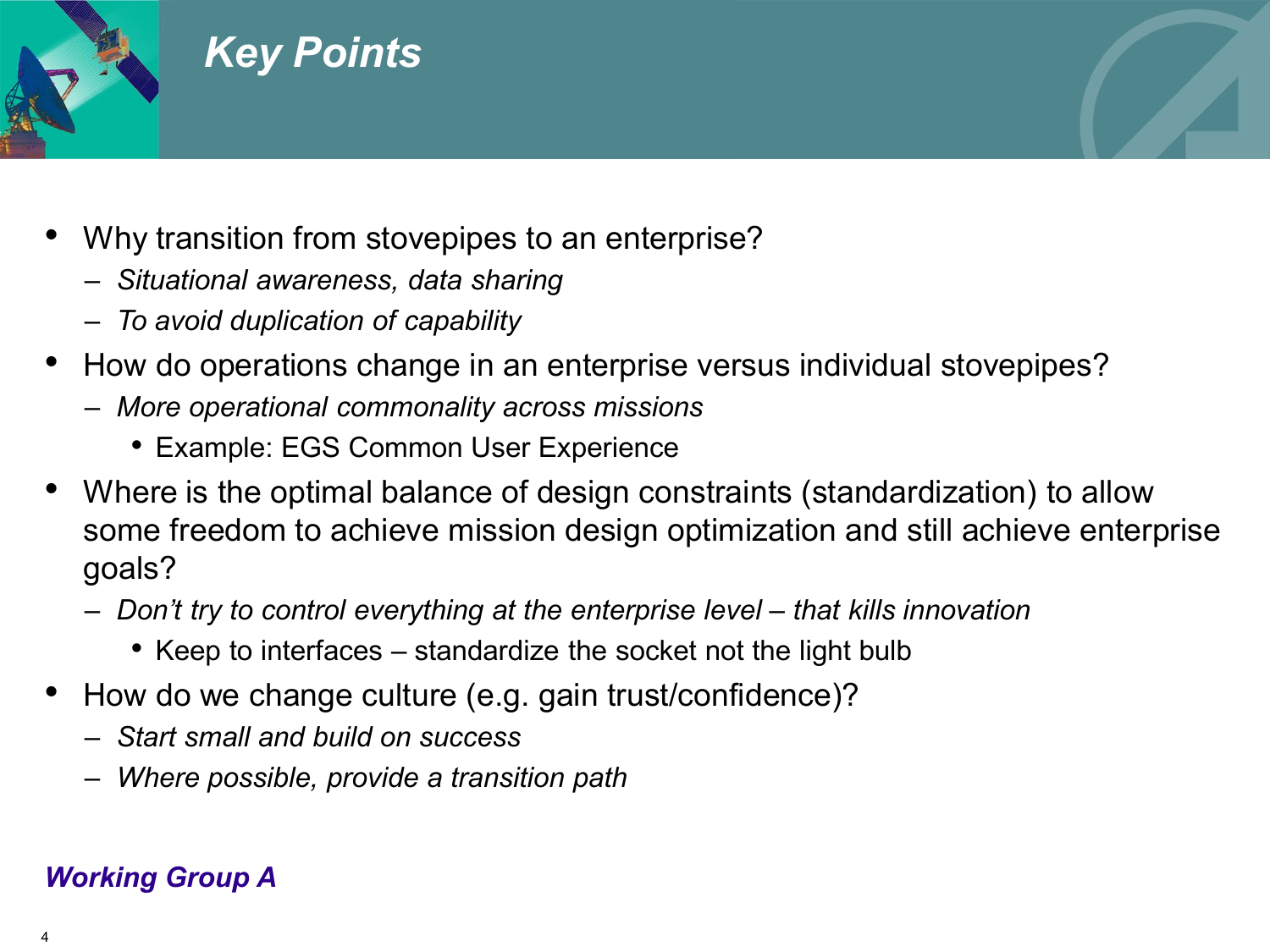

## *Key Points*

- How do we balance stability & innovation?
	- *Avoid technical distractions – chasing "shiny, new" technology*
	- *Provide a transition path*
	- *Adopt vetted standards*
- How do we turn funding stovepipes to an enterprise that serves unique missions?
	- *Tax user programs*
	- *Use anticipated cost savings to "pay it forward"*
- What role can standards play in enterprise formation?
	- *Standards may seem restrictive but, when appropriately applied, actually fuel innovation*
		- Increases potential participants by lowering entry barrier
- How can we build an architecture to support change?
	- *Keeping architectural layers and interfaces "thin"*
	- *Use successful (widely adopted) standards that have been vetted with industry*
- How do we integrate external entities into an enterprise?
	- *Building to standard interfaces within the enterprise helps external organizations integrate*